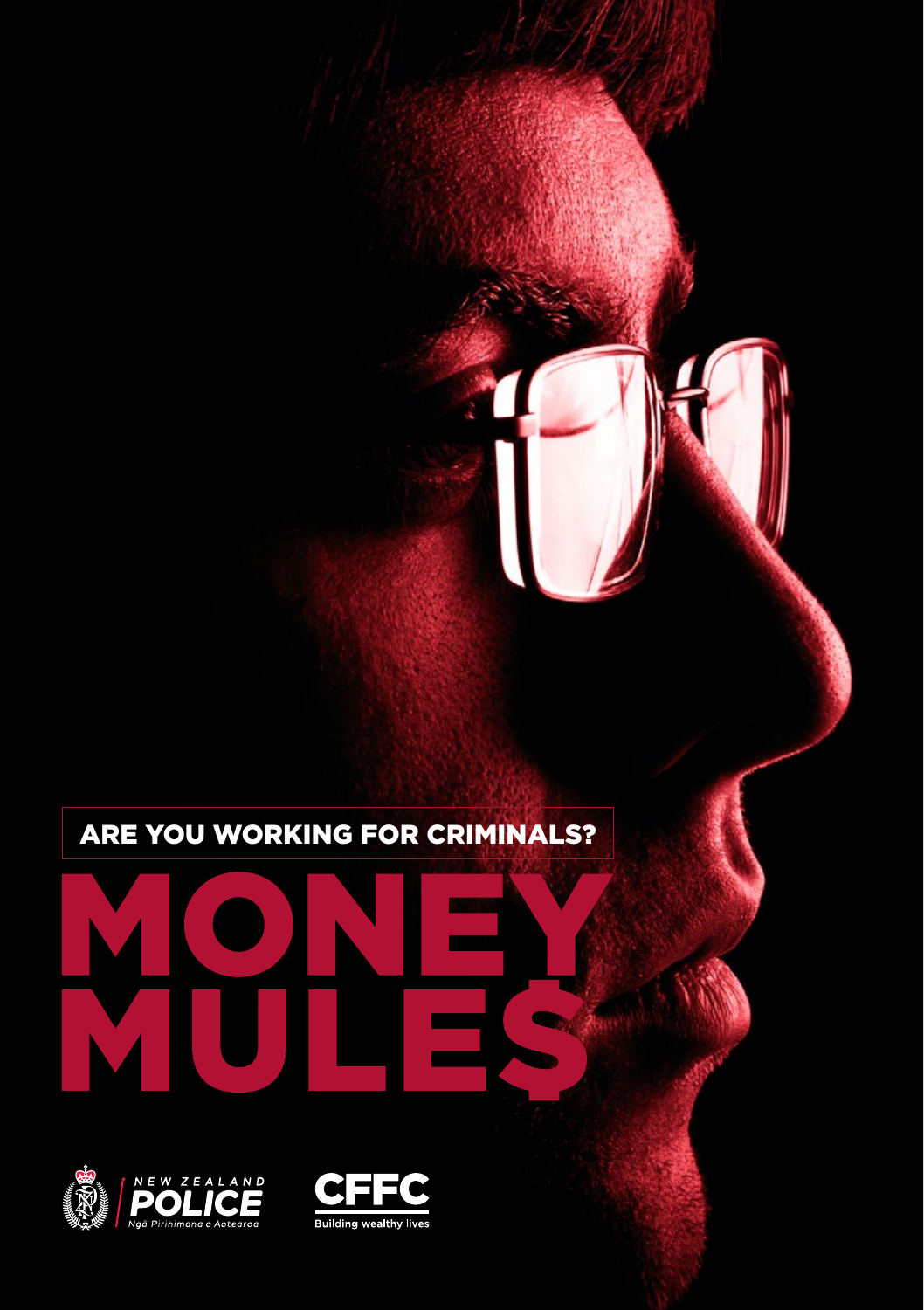## ARE YOU A MONEY MULE FOR CRIMINALS?

#### **What is a money mule?**

A money mule is someone who transfers illegally acquired money on behalf of a criminal – unknowingly or willingly. Mules are recruited to move money electronically through bank accounts, take it out in cash or buy virtual currency like Bitcoin.

## CRIMINALS EXPLOIT MONEY MULES

By adding layers of recipients to the money trail between them and the victim, criminals and their organisations use money mules to launder the proceeds from their activities, such as fraud, drugs and human trafficking. These layers make it more complicated for NZ Police to accurately trace the money from a specific victim to the criminal.

Once the money is received, criminals may get a mule to:

- **•** Wire/telegraphic transfer the money into a third-party bank account
- **•** Cash-out the money received, possibly via several cheques
- **•** Convert the money into a virtual currency like Bitcoin.

OF NEW ZEALANDERS HAVE BEEN TARGETED BY SOME FORM OF SCAM OF NEW ZEALANDERS HAVE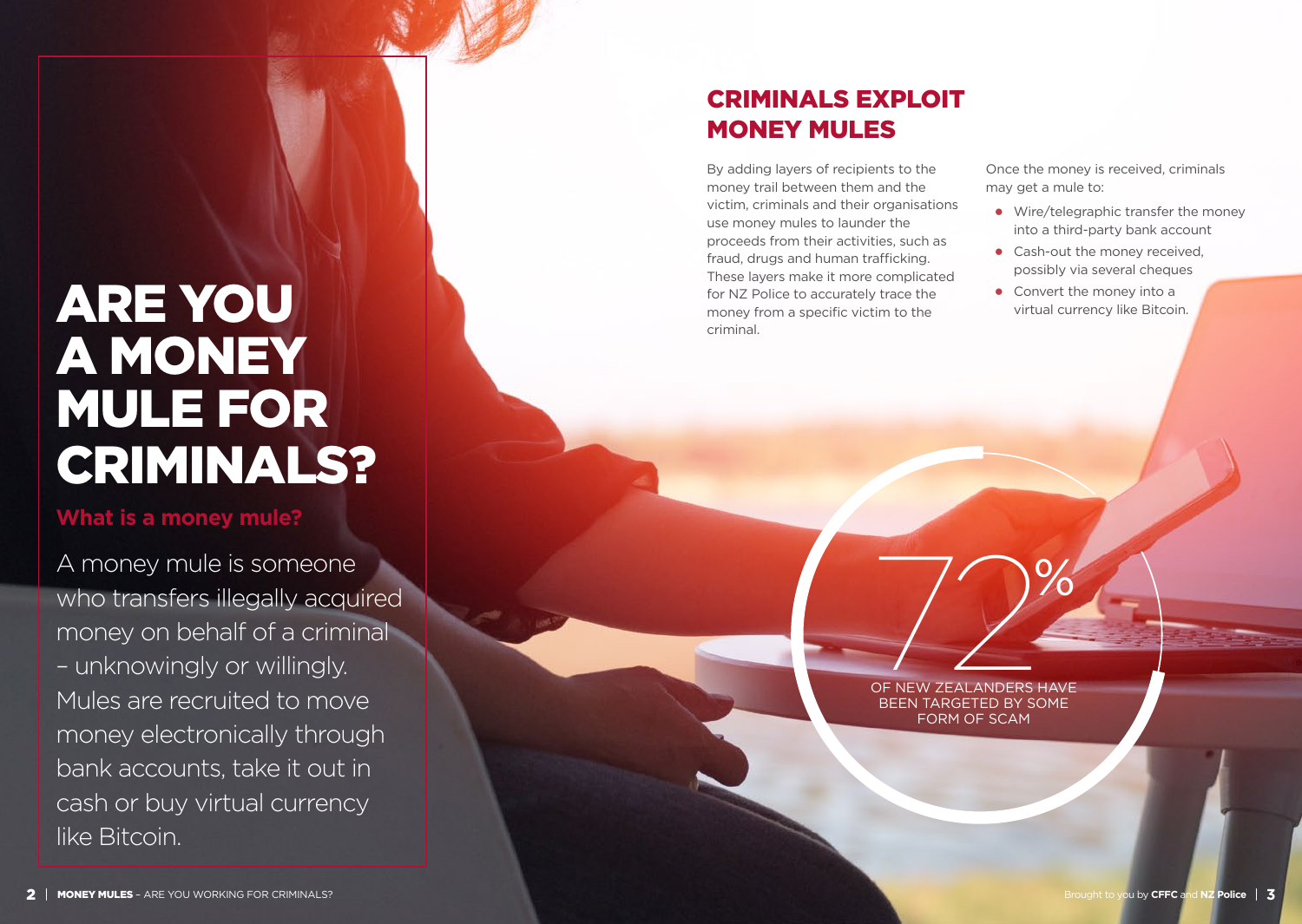## WHO'S AT RISK?

- **•** Students
- **•** New migrants
- **•** Small business owners
- **•** Retirees, especially recent ones
- **•** Job seekers
- **•** Those looking for a relationship
- **•** Those suffering memory loss
- **•** Everyone and anyone

## WHERE ARE MONEY MULES RECRUITED?

- **•** Online job websites
- **•** Online dating websites
- **•** Social networking websites
- **•** Online classifieds

## YOU MAY BE A MONEY MULE IF:

- **•** You received an unsolicited email or contact over social media promising easy money for little to no effort.
- **•** The "employer" you communicate with uses web-based email services such as Gmail, Yahoo Mail, Hotmail or Outlook.
- **•** You are asked to open a bank account in your own name or in the name of a company you form to receive and transfer money.
- **•** As an employee, you are asked to receive funds in your bank account and then "process funds" or "transfer funds" via a variety of means, such as wire/telegraphic transfer, mail, cryptocurrency or a money service business (such as Western Union or Moneygram).
- **•** You are allowed to keep a portion of the money you transfer.
- **•** Your duties have no specific job description.
- **•** Your online companion, whom you have never met in person, asks you to receive money and then forward these funds to an individual you do not know.

# HOW TO PROTECT YOURSELF

We need to not only safeguard our money from fraudsters, but also access to our bank accounts. We are even more vulnerable when going through difficult experiences, such as the loss of a loved one, redundancy or illness, when our guard may be down.

## **Remember:**

- $\checkmark$  A legitimate company will not ask you to use your own bank account to transfer their money. Do not accept any job offers that ask you to do this.
- $\checkmark$  Be wary when an employer asks you to form a company in order to open up a new bank account.
- $\sqrt{\ }$  Never give your financial details to someone you don't know and trust, especially if you met them online.
- Be wary when job advertisements are poorly written with grammatical errors and spelling mistakes.
- Be suspicious when a man or woman you meet online wants to use your bank account for receiving and forwarding money.
- $\checkmark$  Search online for all the companies or individuals named in solicitation emails and contacts.
- Ask an overseas employer to send you a copy of their licence/permit to conduct business in New Zealand.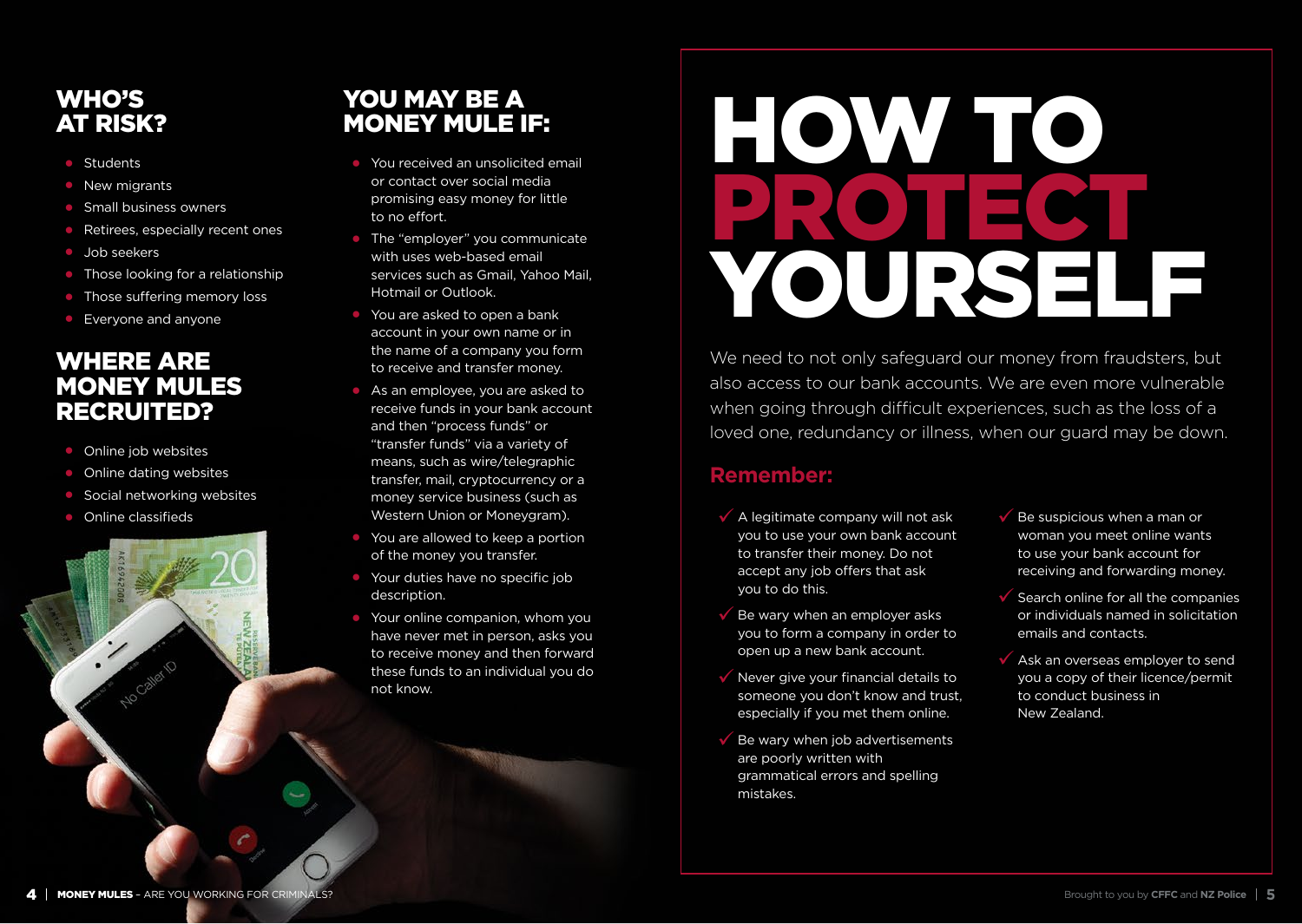## IF YOU THINK YOU'RE A MONEY MULE

- **•** Notify your bank immediately.
- **•** Stop all communication with suspected criminals.
- **•** Stop transferring any money or valuable items.
- **•** Keep all receipts, contacts and communications, such as texts, emails or chats.
- **•** Notify NZ Police immediately. Report all non-urgent suspicious activity to *105.police.govt.nz/home* or dial *105*.

### WHERE DOES THE MONEY COME FROM?

- **•** Criminals obtain money through various illegal acts. Some common criminal activities are:
- **•** Internet-enabled frauds:
	- » Business email compromise scams
	- » Online job scams
	- » Work-from-home scams
	- » Romance scams
	- » Mystery shopper scams
	- » Advance fee scams<br>» Reshipping scams
	- » Reshipping scams
	- » Grandparent scams
- **•** Drug trafficking
- **•** Human trafficking.

## MONEY MULES' LEVELS OF AWARENESS

Money mules may be completely unaware of what's going on. Or they could be totally involved in the fraud.



#### UNWITTING OR UNKNOWING MULES

These are individuals who don't realise they are part of a larger scheme. Unwitting mules are:

- **•** Often solicited via an online romance scheme or online job scheme
- **•** Asked to use their established personal bank account or open a new account in their true name to receive money from someone they have never met
- **•** Typically told to keep a portion of the money they transferred
- **•** Motivated by their trust in the existence of their job or romance.

#### WITTING MULES

These are individuals who choose to ignore obvious red flags or are wilfully blind to their money movement activity. However, they continue acting in this capacity. Witting mules:

- **•** May open accounts with multiple banks in their true name
- **•** May have been warned by bank employees that they are involved with fraudulent activity
- **•** Are possibly unwitting at first, but then continue communication and participation
- **•** Will likely retain a portion of the money transferred
- **•** Are motivated by possible financial gain or an unwillingness to acknowledge their role.

#### **COMPLICIT** MULES

These are individuals who are aware of their role as a money mule and complicit in the larger criminal schemes. Complicit mules:

- **•** Serially open bank accounts to receive money from a variety of unknown individuals or businesses for known criminal or suspected criminal reasons
- **•** Possibly advertise their services as a money mule on the dark web, describing what they're willing to do and at what prices. This may also include reviews or ratings by other fraudsters on the money mule's speed and reliability
- **•** Travel, as directed, to different countries to open financial accounts or register companies
- **•** May operate "funnel accounts" to receive fraud proceeds from multiple lower-level money mules
- **•** Could try to recruit other money mules
- **•** Are motivated by their dependency on financial gain or their loyalty to a known criminal group.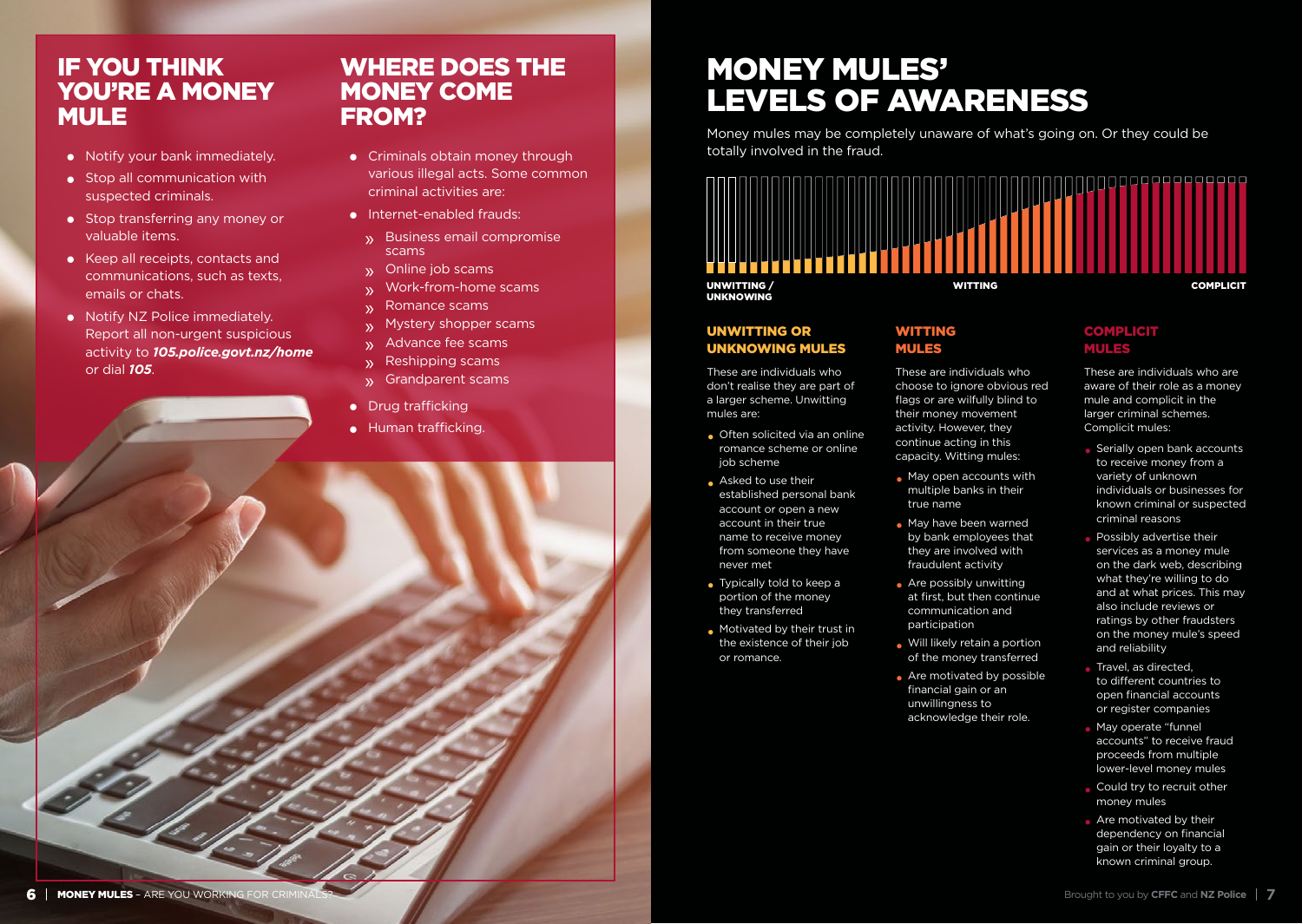## THERE ARE SERIOUS CONSEQUENCES FOR MONEY MULES

Money mules play a role in criminal money laundering and potentially face the following consequences:

- **•** Prosecution and imprisonment Money mules may be prosecuted for participating in criminal activities and sentenced to iail time.
- **•** Compromised personal identity information – Money mules' own personal information may be stolen by the very criminals they are working for and used for other criminal activities.
- **•** Personal liability Money mules may be held personally liable for repaying the money lost by victims.
- **•** Negative impact on credit – Money mule activities may result in negative credit ratings.
- **•** Inability to open bank accounts – Money mule activities may result in banks refusing to open bank accounts in the future.

## NEW ZEALAND CRIMES ACT VIOLATIONS AND PENALTIES

#### **Receiving**

FALAND

The penalties for someone found guilty of receiving are:

- **•** If the value of the property received exceeds \$1,000, imprisonment for no more than *7 years*
- **•** If the value of the property received is between \$500 and \$1,000, imprisonment for up to *1 year*

If the value of the property received is under \$500, imprisonment for up to 3 months.

#### **Money Laundering 243.2**

**•** Maximum *7 years* imprisonment

#### **Money Laundering 243.3**

**•** Maximum *5 years* imprisonment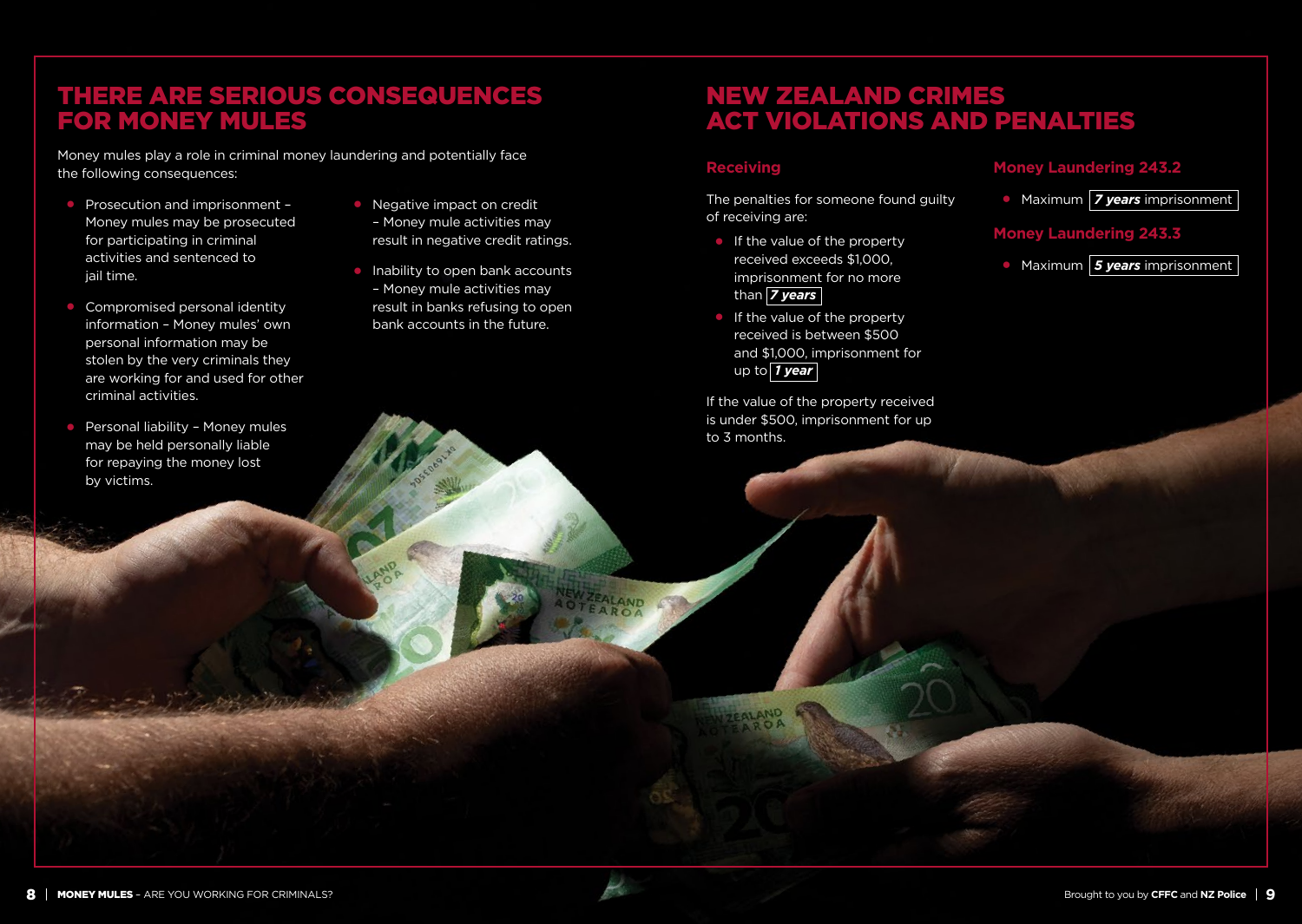

## RESOURCES

#### **New Zealand Police**

Contact details for NZ Police can be found at *police.govt.nz*. Report non-urgent suspicious activity to *105* .

*police.govt.nz* or *phone 105*

CFFC's *Little Black Book of Fraud* can be ordered for free at:

#### *sorted.org.nz/order*

Brought to you by *NZ Police* and *CFFC* – working together for a safer New Zealand.